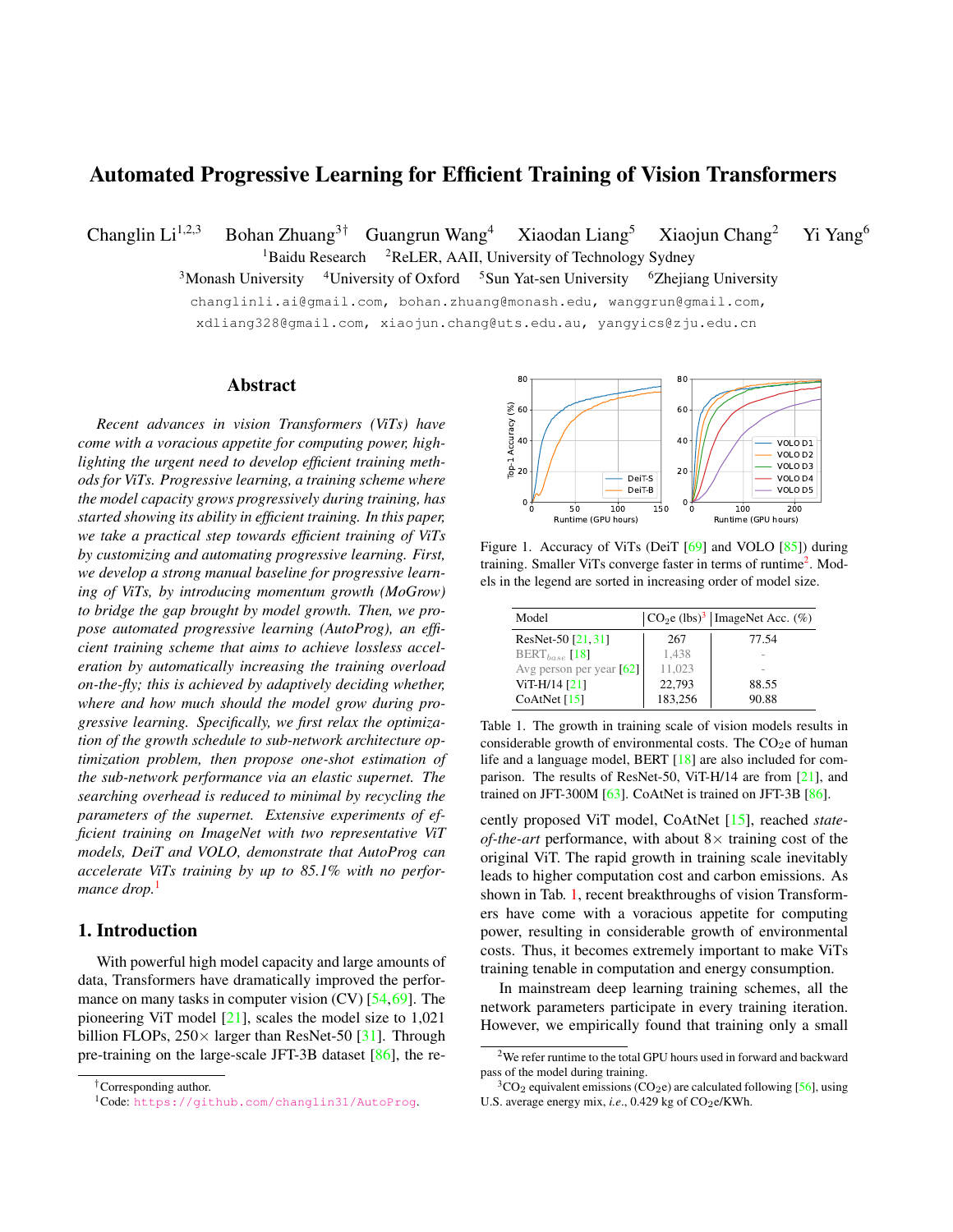part of the parameters yields comparable performance in early training stages of ViTs. As shown in Fig. 1, smaller ViTs converge much faster in terms of runtime (though they would be eventually surpassed given enough training time). The above observation motivates us to rethink the efficiency bottlenecks of training ViTs: does every parameter, every input element need to participate in all the training steps?

Here, we make the *Growing Ticket Hypothesis* of ViTs: the performance of a large ViT model, can be reached by first training its sub-network, then the full network after properly growing, with the same total training iterations. This hypothesis generalizes the *lottery ticket hypothesis* [24] by adding a finetuning procedure at the full model size, changing its scenario from *efficient inference* to *efficient training*. By iteratively applying this hypothesis to the sub-network, we have the progressive learning scheme.

Recently, progressive learning has started showing its capability in accelerating model training. In the field of NLP, progressive learning can reduce half of BERT pretraining time [25]. Progressive learning also shows the ability to reduce the training cost for convolutional neural networks (CNNs) [66]. However, these algorithms differ substantially from each other, and their generalization ability among architectures is not well studied. For instance, we empirically observed that progressive stacking [25] could result in significant performance drop (about 1%) on ViTs.

To this end, we take a practical step towards sustainable deep learning by generalizing and automating progressive learning on ViTs. To the best of our knowledge, we are among the pioneering works to tackle the efficiency bottlenecks of training ViT models. We formulate progressive learning with its two components, *growth operator* and *growth schedule*, and study each component separately by controlling the other.

First, we present a strong manual baseline for progressive learning of ViTs by developing the growth operator. To ablate the optimization of the growth operator, we introduce a uniform linear growth schedule in two dimensions of ViTs, *i.e*., number of patches and network depth. To bridge the gap brought by model growth, we propose *momentum growth* (MoGrow) operator with an effective momentum update scheme. Moreover, we present a novel *automated progressive learning* (AutoProg) algorithm that achieves lossless training acceleration by automatically adjusting the training overload. Specifically, we first relax the optimization of the growth schedule to sub-network architecture optimization problem. Then, we propose one-shot estimation of sub-network performance via training an *elastic supernet*. The searching overhead is reduced to minimal by recycling the parameters of the supernet.

The proposed AutoProg achieves remarkable training acceleration for ViTs on ImageNet. Without manually tuning, it consistently speeds up different ViTs training by more than 40%, on disparate variants of DeiT and VOLO, including DeiT-tiny and VOLO-D2 with 72.2% and 85.2% ImageNet accuracy, respectively. Remarkably, it accelerates VOLO-D1 [85] training by up to 85.1% with no performance drop. While significantly saving training time, AutoProg achieves competitive results when testing on larger input sizes and transferring to other datasets compared to the regular training scheme.

Overall, our contributions are as follows:

- We develop a strong manual baseline for progressive learning of ViTs, by introducing MoGrow, a momentum growth strategy to bridge the gap brought by model growing.
- We propose automated progressive learning (Auto-Prog), an efficient training scheme that aims to achieve lossless acceleration by automatically adjusting the growth schedule on-the-fly.
- Our AutoProg achieves remarkable training acceleration (up to 85.1%) for ViTs on ImageNet, performing favourably against the original training scheme.

### 2. Related Work

Progressive Learning. Early works on progressive learning [3, 23, 32, 37, 43, 59, 60, 70] mainly focus on circumventing the training difficulty of deep networks. Recently, as training costs of modern deep models are becoming formidably expensive, progressive learning starts to reveal its ability in *efficient training*. Net2Net [12] and Network Morphism [73–75] studied how to accelerate large model training by properly initializing from a smaller model. In the field of NLP, many recent works accelerate BERT pretraining by progressively stacking layers [25, 44, 79], dropping layers [88] or growing in multiple network dimensions [27]. Similar frameworks have also been proposed for efficient training of other models [71, 80]. As these algorithms remain hand-designed and could perform poorly when transferred to other networks, we propose to automate the design process of progressive learning schemes.

Automated Machine Learning. Automated Machine Learning (AutoML) aims to automate the design of model structures and learning methods from many aspects, including Neural Architecture Search (NAS) [2, 52, 64, 90], Hyper-parameter Optimization (HPO) [4, 5], AutoAugment [13, 14], AutoLoss [49, 77, 78], *etc*. By relaxing the bi-level optimization problem in AutoML, there emerges many *efficient AutoML algorithms* such as weight-sharing NAS [6, 9, 29, 45, 53, 57, 58], differentiable AutoAug [51], *etc*. These methods share network parameters in a jointly optimized *supernet* for different candidate architectures or learning methods, then rate each of these candidates according to its parameters inherited from the supernet.

Attempts have also been made on *automating progressive learning*. AutoGrow [76] proposes to use a *manuallytuned* progressive learning scheme to search for the optimal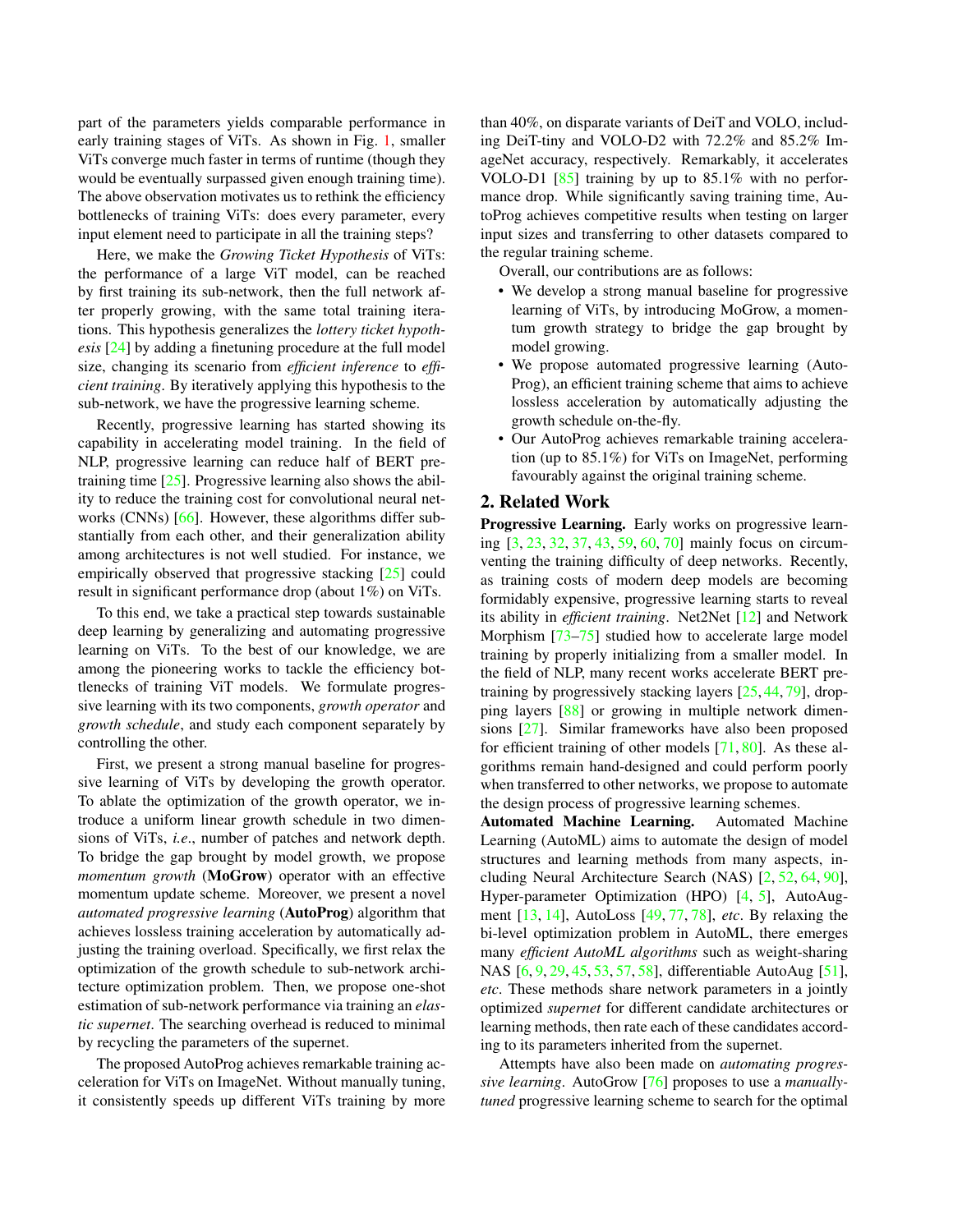network depth, which is essentially a NAS method. Lip-Grow [20] could be the closest one related to our work, which adaptively decide the proper time to double the depth of CNNs on small-scale datasets, based on Lipschitz constraints. Unfortunately, LipGrow can not generalize easily to ViTs, as self-attention is not Lipschitz continuous [38]. In contrast, we solve the automated progressive learning problem from a traditional AutoML perspective, and fully automate the growing schedule by adaptively deciding *whether*, *where* and *how much* to grow. Besides, our study is conducted directly on large-scale ImageNet dataset, in accord with practical application of efficient training.

Elastic Networks. Elastic Networks, or anytime neural networks, are supernets executable with their sub-networks in various sizes, permitting instant and adaptive accuracyefficiency trade-offs at runtime. Earlier works on Elastic Networks can be divided into *Networks with elastic depth* [34,35,41], and *networks with elastic width* [42,82,84]. The success of elastic networks is followed by their two main applications, *one-shot single-stage NAS* [8, 11, 81, 83] and *dynamic inference* [35, 47, 48, 50, 72], where emerges numerous elastic networks on *multiple dimensions* (*e.g*., kernel size of CNNs  $[8, 83]$ , head numbers  $[11, 33]$  and patch size  $[72]$  of Transformers). From a new perspective, we present an elastic Transformer serving as a sub-network performance estimator during growth for automated progressive learning.

## 3. Progressive Learning of Vision Transformers

In this section, we aim to develop a strong manual baseline for progressive learning of ViTs. We start by formulating progressive learning with its two main factors, *growth schedule* and *growth operator* in Sec. 3.1. Then, we present the growth space that we use in Sec. 3.2. Finally, we explore the most suitable growth operator of ViTs in Sec. 3.3.

Notations. We denote scalars, tensors and sets (or sequences) using lowercase, bold lowercase and uppercase letters (*e.g.*, *n*, *x* and Ψ). For simplicity, we use  $\{x_n\}$  to denote the set  $\{x_n\}_{n=1}^{|n|}$  with cardinality  $|n|$ , similarly for a sequence  $(x_n)_{n=1}^{|n|}$ . Please refer to Tab. 2 for a vis-to-vis explanation of the notations we used.

#### 3.1. Progressive Learning

Progressive learning gradually increases the training overload by growing among its sub-networks following a *growth schedule* Ψ, which can be denoted by a sequence of sub-networks with increasing sizes for all the training epochs  $t$ . In practice, to ensure the network is sufficiently optimized after each growth, it is a common practice [27,66, 79] to divide the whole training process into  $|k|$  equispaced stages with  $\tau = |t|/|k|$  epochs in each stage. Thus, the growth schedule can be denoted as  $\Psi = \left(\psi_k\right)^{|k|}$  $_{k=1}$ ; the final

| Notation                                        | Type      | Description                                  |
|-------------------------------------------------|-----------|----------------------------------------------|
| t,  t                                           | scalar    | training epoch, total training epochs        |
| k,  k                                           | scalar    | training stage, total training stages        |
| $\tau$                                          | scalar    | epochs per stage                             |
| Ψ                                               | sequence  | growth schedule                              |
| ζ                                               | function  | growth operator                              |
| ψ                                               | network   | sub-network                                  |
| Φ                                               | network   | supernet                                     |
| $\boldsymbol{\omega}$ , $ \boldsymbol{\omega} $ | parameter | network parameters, number of parameters     |
| $\Omega$ , $\Lambda$                            | set       | the whole growth space, partial growth space |
| $*, *$                                          | notation  | optimal, relaxed optimal                     |

Table 2. Notations describing progressive learning and automated progressive learning.

| <b>Algorithm 1: Progressive Learning</b>                                     |  |  |  |
|------------------------------------------------------------------------------|--|--|--|
| Input:                                                                       |  |  |  |
| $\Psi$ : the growth schedule; $\zeta$ : the growth operator;                 |  |  |  |
| t : total training epochs; $\tau$ : epochs per stage;                        |  |  |  |
| Randomly initialized parameters $\omega$ ;                                   |  |  |  |
| for $t \in [1,  t ]$ do                                                      |  |  |  |
| if $t = N\tau$ , $N \in \mathbb{N}_+$ then                                   |  |  |  |
| Switch to the sub-network of next stage $\psi \leftarrow \Psi[t/\tau]$ ;     |  |  |  |
| Initialize parameters by growth operator $\omega \leftarrow \zeta(\omega)$ ; |  |  |  |
| end                                                                          |  |  |  |
| Train $\psi(\omega)$ over all the training data.                             |  |  |  |
| end                                                                          |  |  |  |

one is always the complete model. Note that stages with different lengths can be achieved by using the same  $\psi$  in different numbers of consecutive stages, *e.g.*,  $\Psi = (\psi_a, \psi_b, \psi_b)$ , where  $\psi_a, \psi_b$  are two different sub-networks.

When growing a sub-network to a larger one, the parameters of the larger sub-network are initialized by a *growth operator* ζ, which is a reparameterization function that maps the weights  $\omega_s$  of a smaller network to  $\omega_\ell$  of a larger one by  $\omega_{\ell} = \zeta(\omega_s)$ . The whole progress of progressive learning is summarized in Algorithm 1.

Let  $\mathcal L$  be the target loss function, and  $\mathcal T$  be the total runtime; then progressive learning can be formulated as:

$$
\min_{\boldsymbol{\omega}, \Psi, \boldsymbol{\zeta}} \left\{ \mathcal{L}(\boldsymbol{\omega}, \Psi, \boldsymbol{\zeta}), \mathcal{T}(\Psi) \right\},\tag{1}
$$

where  $\omega$  denotes the parameters of sampled sub-networks during the optimization. Growth schedule  $\Psi$  and growth operator  $\zeta$  have been explored for language Transformers [25, 27]. However, ViTs differ considerably from their linguistic counterparts. The huge difference on task objective, data distribution and network architecture could lead to drastic difference in optimal  $\Psi$  and  $\zeta$ . In the following parts of this section, we mainly study the growth operator  $\zeta$  for ViTs by fixing Ψ as a *uniform linear schedule* in a *growth space*  $\Omega$ , and leave automatic exploration of  $\Psi$  to Sec. 4.

#### 3.2. Growth Space in Vision Transformers

The model capacity of ViTs are controlled by many factors, such as number of patches, network depth, embedding dimensions, MLP ratio, *etc*. In analogy to previous discoveries on fast compound model scaling [19], we empirically find that reducing network width (*e.g*., embedding dimen-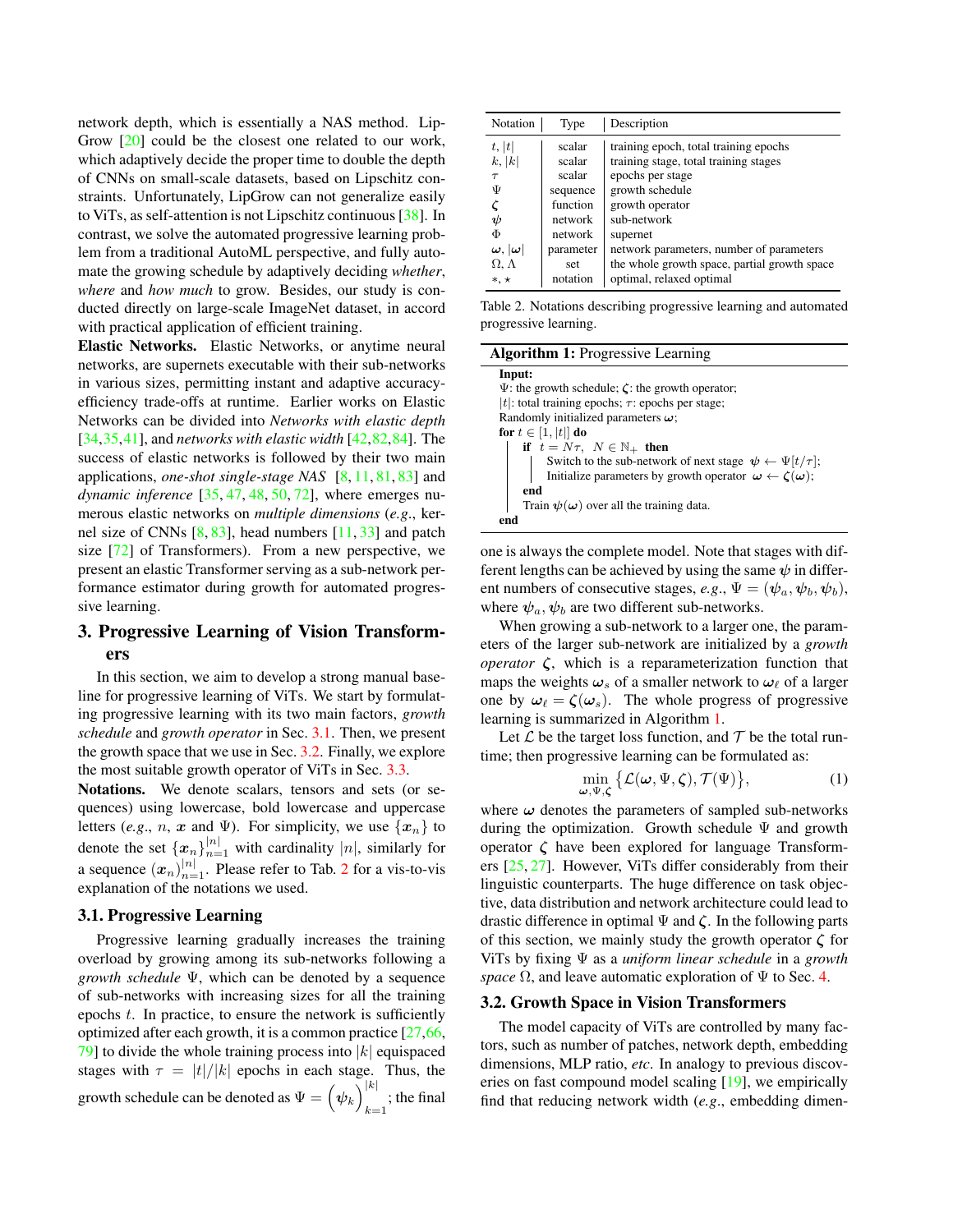

Figure 2. Variants of the growth operator  $\zeta$ .  $\omega^A$  and  $\omega^B$  denote the parameters of two Transformer blocks in the original small network  $\psi_s$ . (a) *RandInit* randomly initializes newly added layers; (b) *Stacking* duplicates the original layers and directly stacks the duplicated ones on top of them; (c) *Interpolation* interpolate new layers of  $\psi_{\ell}$  in between original ones and copy the weights from their nearest neighbor in  $\psi_s$ . (d) Our proposed *MoGrow* is build upon *Interpolation*, by coping parameters  $\tilde{\omega}$  from the momentum updated ensemble of  $\psi_s$ .

sions) yields relatively smaller wall-time acceleration on modern GPUs when comparing at the same *flops*. Thus, we mainly study *number of patchs*  $(n^2)$  and *network depth*  $(l)$ , leaving other dimensions for future works.

**Number of Patches.** Given patch size  $p \times p$ , input size  $r \times r$ , the number of patches  $n \times n$  is determined by  $n^2 =$  $r^2/p^2$ . Thus, by fixing the patch size, reducing *number of patches* can be simply achieved by down-sampling the input image. However, in ViTs, the size of positional encoding is related to  $n$ . To overcome this limitation, we adaptively interpolate the positional encoding to match with  $n$ .

**Network Depth.** Network depth  $(l)$  is the number of Transformer blocks or its variants (*e.g*., Outlooker blocks [85]).

Uniform Linear Growth Schedule. To ablate the optimization of growth operator  $\zeta$ , we fix growth schedule  $\Psi$ as a *uniform linear growth schedule*. To be specific, *"uniform*" means that all the dimensions (*i.e.*, *n* and *l*) are scaled by the same ratio  $s_t$  at the t-th epoch; *"linear"* means that the ratio s grows linearly from  $s_1$  to 1. This manual schedule has only one hyper-parameter, the initial scaling ratio  $s<sub>1</sub>$ , which is set to 0.5 by default. With this fixed  $\Psi$ , the optimization of progressive learning in Eq. (1) is simplified to:

$$
\min_{\omega \in \mathcal{L}} \mathcal{L}(\omega, \zeta),\tag{2}
$$

which enables direct optimization of  $\zeta$  by comparing the final accuracy after training with different  $\zeta$ .

### 3.3. On the Growth of Vision Transformers

Fig. 2 (a)-(c) depict the main variants of the growth operator  $\zeta$  that we compare, which cover choices from a wide range of the previous works, including *RandInit* [59], *Stacking* [25] and *Interpolation* [10,20]. More formal definitions of these schemes can be found in the supplementary material. Our empirical comparison (in Sec. 5.3) shows Interpolation growth is the most suitable scheme for ViTs.

Unfortunately, growing by Interpolation changes the original function of the network. In practice, function perturbation brought by growth can result in significant performance drop, which is hardly recovered in subsequent training steps. Early works advocate for function-preserving growth operators [12, 75], which we denote by *Identity*. However, we empirically found growing by Identity greatly harms the performance on ViTs (see Sec. 5.3). Differently, we propose a growth operator, named *Momentum Growth (MoGrow)*, to bridge the gap brought by model growth.

Momentum Growth (MoGrow). In recent years, a growing number of self-supervised [26, 28, 30] and semisupervised  $[40, 68]$  methods learn knowledge from the historical ensemble of the network. Inspired by this, we propose to transfer knowledge from a *momentum network* during growth. This momentum network has the same architecture with  $\psi_s$  and its parameters  $\tilde{\omega}_s$  are updated with the online parameters  $\omega_s$  in every training step by:

$$
\widetilde{\boldsymbol{\omega}}_s \leftarrow m\widetilde{\boldsymbol{\omega}}_s + (1-m)\boldsymbol{\omega}_s,\tag{3}
$$

where  $m$  is a momentum coefficient set to 0.998. As the the momentum network usually has better generalization ability and better performance during training, loading parameters from the momentum network would help the model bypass the function perturbation gap. As shown in Fig. 2 (d), MoGrow is proposed upon Interpolation growth by maintaining a momentum network, and directly copying from it when performing network growth. MoGrow operator ζ*MoGrow* can be simply defined as:

$$
\zeta_{MoGrow}(\omega_s) = \zeta_{Interpolation}(\widetilde{\omega}_s). \tag{4}
$$

#### 4. Automated Progressive Learning

In this section, we focus on optimizing the growth schedule Ψ by fixing the growth operator as ζ*MoGrow*. We first formulate the multi-objective optimization problem of  $\Psi$ , then propose our solution, called *AutoProg*, which is introduced in detail by its two estimation steps in Sec. 4.2 and Sec. 4.3.

#### 4.1. Problem Formulation

The problem of designing growth schedule  $\Psi$  for efficient training is a multi-objective optimization problem [16]. By fixing  $\zeta$  in Eq. (1) as our proposed  $\zeta_{MoGrow}$ , the objective of designing growth schedule  $\Psi$  is:

$$
\min_{\mathbf{y}} \{ \mathcal{L}(\boldsymbol{\omega}, \boldsymbol{\Psi}), \mathcal{T}(\boldsymbol{\Psi}) \}.
$$
 (5)

Note that multi-objective optimization problem has a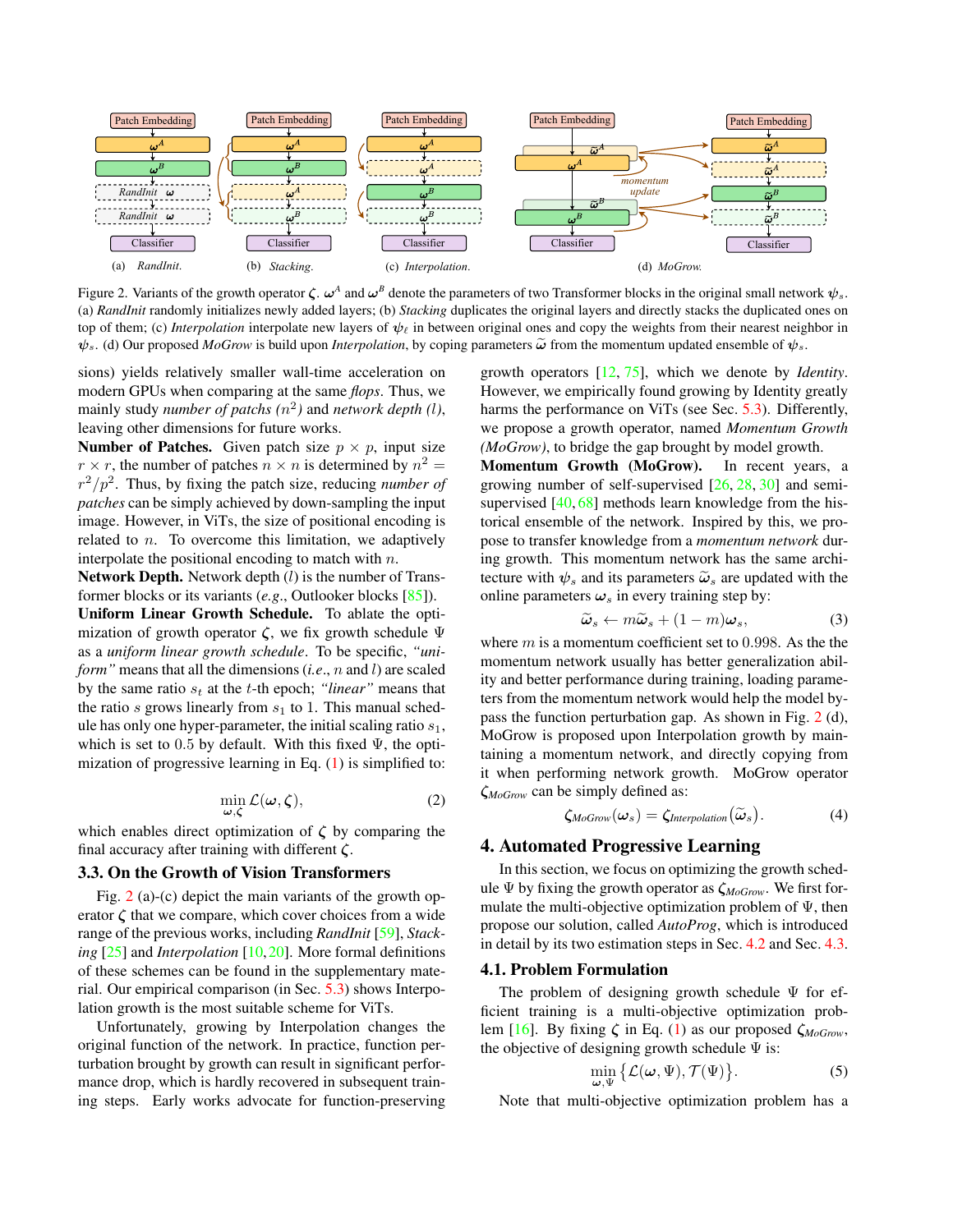

Figure 3. Pipeline of the k-th stage of automated progressive learning. In the beginning of the stage, the last optimal sub-network  $\psi_{k-1}^*$ first grows to the Elastic Supernet  $\Phi_k$  by  $\hat{\omega} = \zeta(\omega^*)$ ; then, we search for the optimal sub-network  $\psi_k^*$  after supernet training; finally, the sub-network is trained in the remaining epochs of this stage. The whole process of AutoProg is summarized in Algorithm 2.

 $\overline{v}$ 



set of Pareto optimal [16] solutions which can be approximated using customized weighted product, a common practice used in previous Auto-ML algorithms [64, 65]. In the scenario of progressive learning, the optimization objective can be defined as:

$$
\min_{\mathbf{u} \in \mathbb{R}^n} \mathcal{L}(\boldsymbol{\omega}, \boldsymbol{\Psi}) \cdot \mathcal{T}(\boldsymbol{\Psi})^{\alpha},\tag{6}
$$

where  $\alpha$  is a balancing factor dynamically chosen by balancing the scores for all the candidate sub-networks.

### 4.2. Automated Progressive Learning by Optimizing Sub-Network Architectures

Denoting  $|\psi|$  the number of candidate sub-networks, and  $|k|$  the number of stages, the number of candidate growth schedule is thus  $|\psi|^{|k|}$ . As optimization of Eq. (6) contains optimization of network parameters  $\omega$ , to get the final loss, a full  $|t|$  epochs training with growth schedule  $\Psi$  is required:

$$
\Psi^* = \underset{\Psi}{\arg\min} \mathcal{L}(\omega^*(\Psi); \mathbf{x}) \cdot \mathcal{T}(\Psi)^{\alpha}
$$
  
s.t. 
$$
\omega^*(\Psi) = \underset{\mathbf{u}}{\arg\min} \mathcal{L}(\Psi, \omega; \mathbf{x}).
$$
 (7)

Thus, performing an extensive search over the higher level factor  $\Psi$  in this bi-level optimization problem has complexity  $\mathcal{O}(|\psi|^{|k|} \cdot |t|)$ . Its expensive cost deviates from the original intention of efficient training.

To reduce the search cost, we relax the original objective of growth schedule search to progressively deciding *whether*, *where* and *how much* should the model grow, by searching the optimal sub-network architecture  $\psi_k^*$  in each stage  $k$ . Thus, the relaxed optimal growth schedule can be denoted as  $\Psi^* = \left(\psi_k^*\right)_{k=1}^{|k|}$  $k=1$ 

In sparse training and efficient Auto-ML algorithms, it is a common practice to estimate future ranking of models with current parameters and their gradients [22, 67], or with parameters after a single step of gradient descent update  $[9, 51, 53]$ . However, these methods are not suitable for progressive training, as the network function is drastically changed and is not stable after growth. We empirically found that the network parameters adapt quickly after growth and are already stable after one epoch of training. To make a good tradeoff between accuracy and training speed, we estimate the performance of each sub-network  $\psi$  in each stage by their training loss after the first *two* training epochs in this stage. Denoting  $\omega^*$  the sub-network parameters obtained by two epochs of training, the optimal sub-network can be searched by:

$$
\psi_k^* = \underset{\psi_k \in \Lambda_k}{\arg \min} \mathcal{L}(\omega^*(\psi_k); \mathbf{x}) \cdot \mathcal{T}(\psi_k)^{\alpha},
$$
  
where 
$$
\Lambda_k = \left\{ \psi \in \Omega \, \Big| \, |\omega(\psi)| \ge |\omega(\psi_k)| \right\},
$$
 (8)

where  $\Lambda_k$  denotes the growth space of the k-th stage, containing all the sub-networks that are larger than or equal to the last optimal sub-network in terms of the number of parameters  $|\omega|$ .

Overall, by relaxing the original optimization problem in Eq. (7) to Eq. (8), we only have to train each of the  $|\Lambda_k|$  subnetworks for two epochs in each of the  $|k|$  stages. Thus, the search complexity is reduced exponentially from  $\mathcal{O}(|\psi|^{|k|} \cdot$ |t|) to  $\mathcal{O}(|\Lambda_k| \cdot |k|)$ , where  $|\Lambda_k| \leq |\psi|$  and  $|k| \leq |t|$ .

### 4.3. One-shot Estimation of Sub-Network Performance via Elastic Supernet

Though we relax the optimization problem with significant search cost reduction, obtaining  $\omega^*$  in Eq. (8) still takes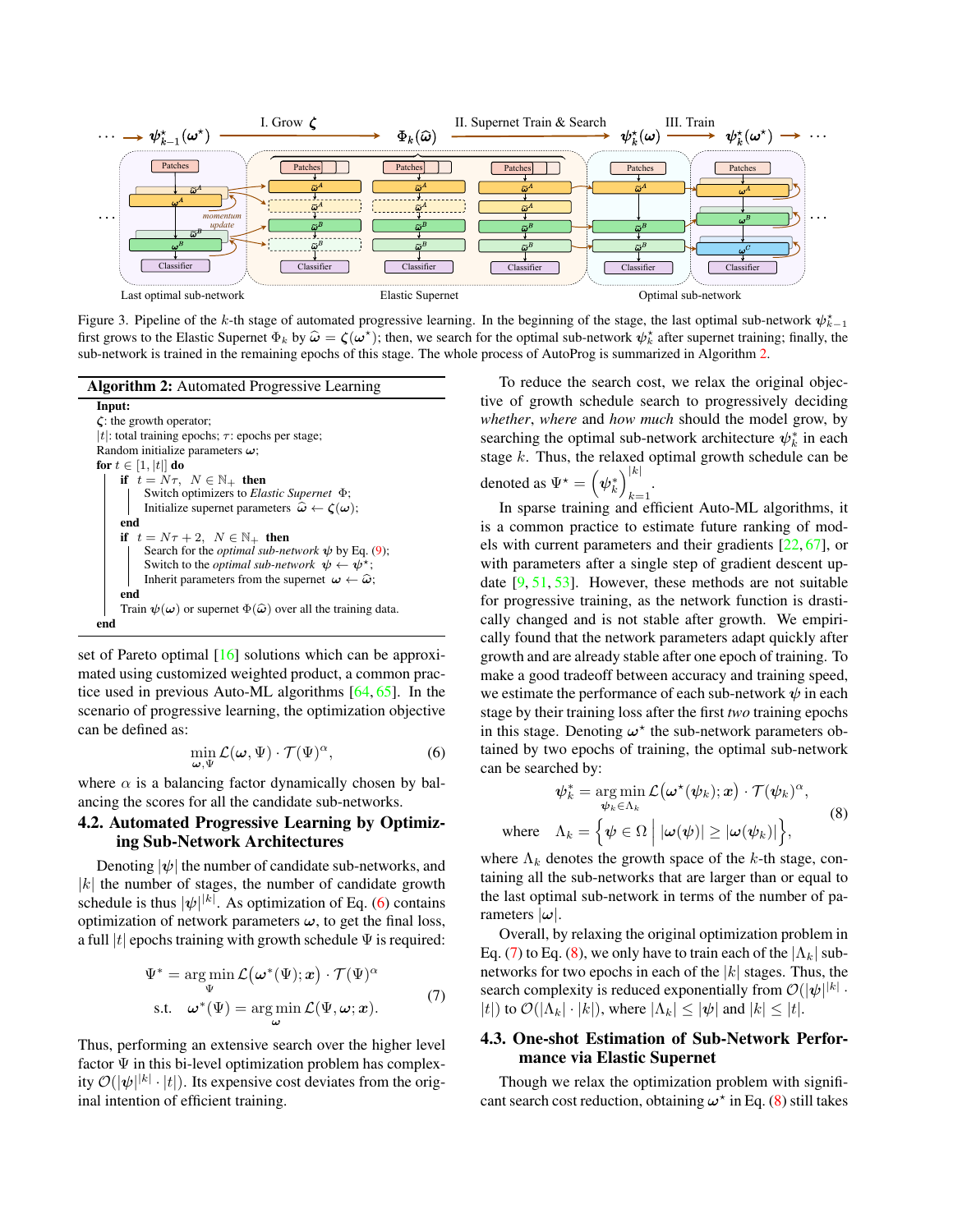$2|\Lambda_k|$  epochs for each stage, which will bring huge searching overhead to the progressive learning. The inefficiency of loss prediction is caused by the repeated training of subnetworks weight  $\omega$ , with bi-level optimization being its nature. To circumvent this problem, we propose to share and jointly optimize sub-network parameters in  $\Lambda_k$  via an *Elastic Supernet with Interpolation*.

Elastic Supernet with Interpolation. An Elastic Supernet  $\Phi(\hat{\omega})$  is a *weight-nesting* network parameterized by  $\hat{\omega}$ , and is able to execute with its sub-networks  $\{\psi\}$ . Here, we give the formal definition of *weight-nesting*:

Definition 1 *(weight-nesting) For any pair of sub-networks*  $\psi_a(\omega_a)$  *and*  $\psi_b(\omega_b)$  *in supernet*  $\Phi$ *, where*  $|\omega_a| \leq |\omega_b|$ *, if*  $\omega_a \subseteq \omega_b$  *is always satisfied, then*  $\Phi$  *is weight-nesting.* 

In previous works, a network with elastic depth is usually achieved by using the first layers to form sub-networks [11, 35, 83]. However, using this scheme after growing by *Interpolation* or *MoGrow* will cause inconsistency between expected sub-networks after growth and sub-networks in Φ.

To solve this issue, we present an *Elastic Supernet with Interpolation*, with optionally activated layers interpolated in between always activated ones. As shown in Fig. 3, beginning from the smaller network in the last stage  $\psi_{k-1}^*$ , sub-networks in  $\Phi$  are formed by inserting layers in between the original layers of  $\psi_{k-1}^*$  (starting from the final layers), until reaching the largest sub-network in  $\Lambda_k$ .

Training and Searching via Elastic Supernet. By nesting parameters of all the candidate sub-networks in the Elastic supernet  $\Phi$ , the optimization of  $\omega$  is disentangled from  $\psi$ . Thus, Eq. (8) is further relaxed to

$$
\psi_k^* = \argmin_{\psi_k \in \Lambda_k} \mathcal{L}(\hat{\omega}^*; x) \cdot \mathcal{T}(\psi_k)^{\alpha}
$$
  
s.t. 
$$
\hat{\omega}^* = \argmin_{\hat{\omega}} \mathbb{E}_{\psi_k \in \Lambda_k} \{ \mathcal{L}(\psi_k, \hat{\omega}; x) \},
$$
 (9)

where the optimal nested parameters  $\hat{\omega}^*$  can be obtained by<br>one shot training of  $\Phi$  for two enoche. For efficiency, we one-shot training of  $\Phi$  for two epochs. For efficiency, we train  $\Phi$  by randomly sampling only one of its sub-networks in each step (following  $[11]$ ), instead of four in  $[81–83]$ .

After training all the candidate sub-networks in the Elastic Supernet  $\Phi$  concurrently for two epochs, we have the adapted supernet parameters  $\hat{\omega}^*$  that can be used to estimate<br>the real performance of the sub-networks *(i.e.* performance the real performance of the sub-networks (*i.e*. performance when trained in isolation). As the sub-network grow space  $\Lambda_k$  in each stage is relatively small, we can directly perform traversal search in  $\Lambda_k$ , by testing its training loss with a small subset of the training data. We use fixed data augmentation to ensure fair comparison, following [46]. Benefiting from parameter nesting and one-shot training of all the sub-networks in  $\Lambda_k$ , the search complexity is further reduced from  $\mathcal{O}(|\Lambda_k| \cdot |k|)$  to  $\mathcal{O}(|k|)$ .

Weight Recycling. Benefiting from synergy of different sub-networks, the supernet converges at a comparable speed to training these sub-networks in isolation. Sim-

| Model               | Training<br>scheme   | Speedup<br>runtime | $Top-1$<br>(%) | Top-1@288<br>$(\%)$ |  |  |
|---------------------|----------------------|--------------------|----------------|---------------------|--|--|
| 100 epochs          |                      |                    |                |                     |  |  |
|                     | Original             |                    | 74.1           | 74.6                |  |  |
| DeiT-S $[69]$       | Prog                 | $+53.6%$           | 72.6           | 73.2                |  |  |
|                     | AutoProg             | $+40.7%$           | 74.4           | 74.9                |  |  |
|                     | Original             |                    | 82.6           | 83.0                |  |  |
| <b>VOLO-D1</b> [85] | Prog                 | $+60.9\%$          | 81.7           | 82.1                |  |  |
|                     | AutoProg $0.5\Omega$ | $+65.6%$           | 82.8           | 83.2                |  |  |
|                     | AutoProg $0.4\Omega$ | $+85.1\%$          | 82.7           | 83.1                |  |  |
|                     | Original             |                    | 83.6           | 84.1                |  |  |
| <b>VOLO-D2</b> [85] | Prog                 | $+54.4\%$          | 82.9           | 83.3                |  |  |
|                     | AutoProg             | $+45.3%$           | 83.8           | 84.2                |  |  |
| 300 epochs          |                      |                    |                |                     |  |  |
|                     | Original             |                    | 72.2           | 72.9                |  |  |
| DeiT-Tiny $[69]$    | AutoProg             | $+51.2%$           | 72.4           | 73.0                |  |  |
| DeiT-S $[69]$       | Original             |                    | 79.8           | 80.1                |  |  |
|                     | AutoProg             | $+42.0%$           | 79.8           | 80.1                |  |  |
| VOLO-D1 [85]        | Original             |                    | 84.2           | 84.4                |  |  |
|                     | AutoProg             | +48.9%             | 84.3           | 84.6                |  |  |
|                     | Original             |                    | 85.2           | 85.1                |  |  |
| VOLO-D2 [85]        | AutoProg             | $+42.7%$           | 85.2           | 85.2                |  |  |

Table 3. Main results of efficient training on ImageNet. Accelerations that cause accuracy drop are marked with gray. Best results are marked with Bold; our method or default settings are highlighted in purple . Top-1@288 denotes Top-1 Accuracy when directly testing on 288×288 input size, *without* finetuning. Please refer to the supplementary file for detailed FLOPs and runtime.

ilar phenomenon can be observed in network regularization [36, 61], network augmentation [7], and previous elastic models [11, 83, 84]. Motivated by this, the searched sub-network directly inherits its parameters in the supernet to continue training. Benefiting from this *weight recycling* scheme, AutoProg has *no* extra searching epochs, since the supernet training epochs are parts of the whole training epochs. Moreover, as sampled sub-networks are faster than the full network, these supernet training epochs take less time than the original training epochs. Thus, the searching cost is directly reduced from  $\mathcal{O}(|k|)$  to **zero**.

### 5. Experiments

Datasets. We evaluate our method on a large scale image classification dataset, ImageNet-1K  $[17]$  and two widely used classification datasets, CIFAR-10 and CIFAR-100 [39], for transfer learning. ImageNet contains 1.2M train set images and 50K val set images in 1,000 classes. We use all the training data for progressive learning and supernet training, and use a 50K randomly sampled subset to calculate training loss for sub-network search.

Architectures. We use two representative ViT architectures, DeiT  $[69]$  and VOLO  $[85]$  to evaluate the proposed AutoProg. Specifically, DeiT [69] is a representative standard ViT model; VOLO [85] is a hybrid architecture comprised of *outlook attention* blocks and transformer blocks.

Implementation Details. For both architectures, we use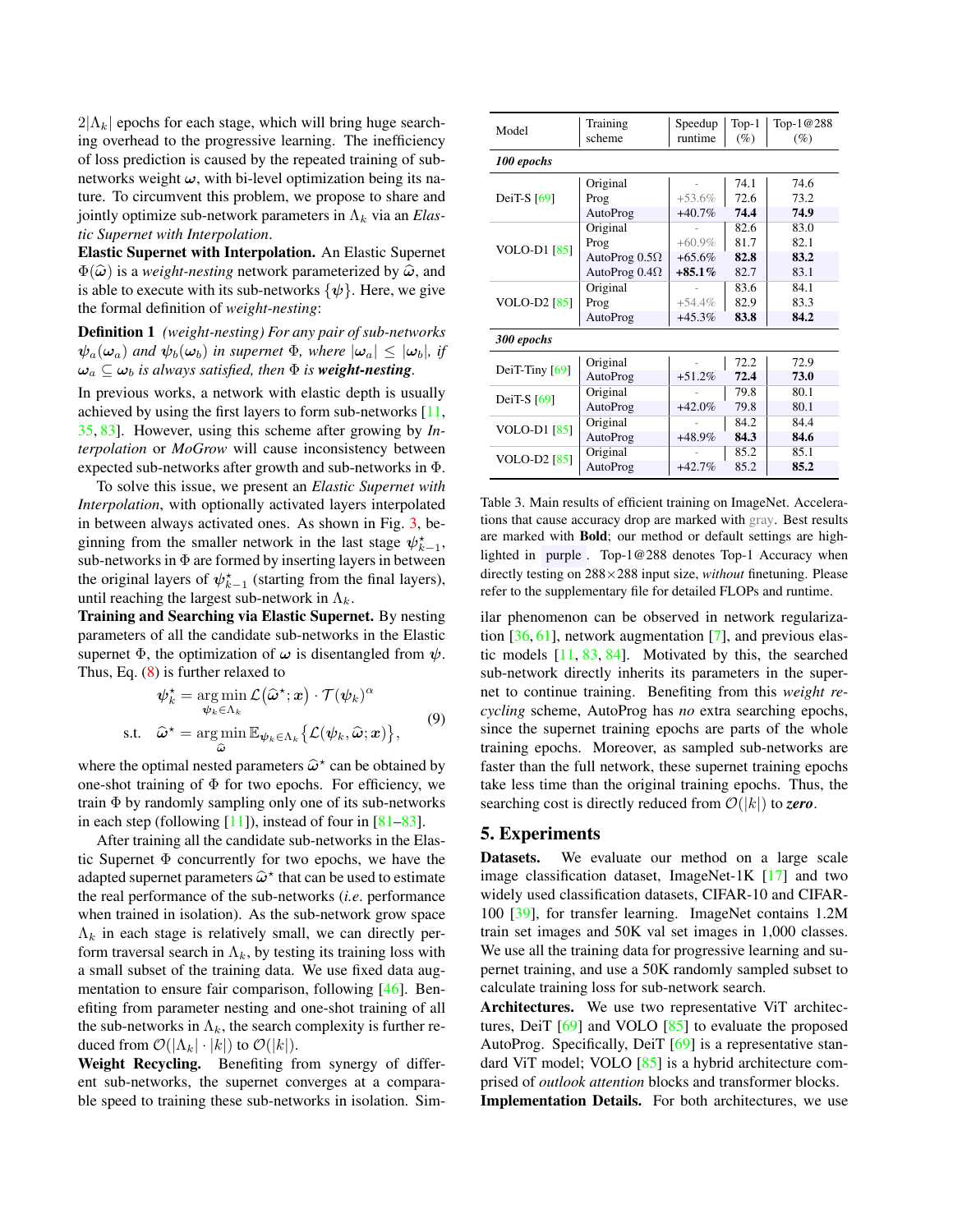

Figure 4. Evaluation accuracy of DeiT-S and VOLO-D1 during training with different learning schemes. Curves are *not* smoothed.

the original training hyper-parameters, data augmentation and regularization techniques of their corresponding prototypes [69, 85]. Our experiments are conducted on NVIDIA 3090 GPUs. As the acceleration achieved by our method is orthogonal to the acceleration of mixed precision training [55], we use it in both original baseline training and our progressive learning.

Grow Space  $Ω$ . We use 4 stages for progressive learning. The initial scaling ratio  $s_1$  is set to 0.5 or 0.4; the corresponding grow spaces are denoted by  $0.5\Omega$  and  $0.4\Omega$ . By default, we use  $0.5\Omega$  for our experiments, unless mentioned otherwise. The grow space of  $n$  and  $l$  are calculated by multiplying the value of the whole model with 4 equispaced scaling ratios  $s \in \{0.5, 0.67, 0.83, 1.0\}$ , and we round the results to valid integer values. We use *Prog* to denote our manual progressive baseline with *uniform linear growth schedule* as described in Sec. 3.2.

### 5.1. Efficient Training on ImageNet

We first validate the effectiveness of AutoProg on ImageNet. As shown in Tab. 3, AutoProg consistently achieves remarkable efficient training results on diverse ViT architectures and training schedules.

First, our AutoProg achieves significant training acceleration over the regular training scheme with no performance drop. Generally, AutoProg speeds up ViTs training by more than 45% despite changes on training epochs and network architectures. In particular, VOLO-D1 trained with *Auto-Prog* 0.4Ω achieves 85.1% training acceleration, and even slightly improves the accuracy  $(+0.1\%)$ . **Second**, AutoProg outperforms the manual baseline, the uniform linear growing (Prog), by a large margin. For instance, Prog scheme causes severe performance degradation on DeiT-S. Auto-Prog improves over Prog scheme on DeiT-S by 1.7% on accuracy, successfully eliminating the performance gap by automatically choosing the proper growth schedule. Third, as progressive learning uses smaller input size during training, one may question its generalization capability on larger input sizes. We answer this by directly testing the models trained with AutoProg on  $288\times288$  input size. The results justify that models trained with AutoProg have comparable generalization ability on larger input sizes to original mod-

| Pretrain | Speedup                  | CIFAR-10 | CIFAR-100 |
|----------|--------------------------|----------|-----------|
| Original | $\overline{\phantom{a}}$ | 99.0     | 89.5      |
| AutoProg | 48.9%                    | 99.0     | 89.7      |

Table 4. Transfer learning results of DeiT-S on CIFAR datasets. The evaluation metric is Top-1 accuracy (%).

els. Remarkably, VOLO-D1 trained for 300 epochs with AutoProg reaches 84.6% Top-1 accuracy when testing on  $288\times288$  input size, with 48.9% faster training.

The learning curves (*i.e*., evaluation accuracy during training) of DeiT-S and VOLO-D1 with different training schemes are shown in Fig. 4. Autoprog clearly accelerates the training progress of these two models. Interestingly, DeiT-S (100 epochs) trained with manual Prog scheme presents *sharp fluctuations* after growth, while AutoProg successfully addresses this issue and eventually reaches higher accuracy by choosing proper growth schedule.

#### 5.2. Transfer Learning

To further evaluate the transfer ability of ViTs trained with AutoProg, we conduct transfer learning on CIFAR-10 and CIFAR-100 datasets. We use the DeiT-S model that is pretrained with AutoProg on ImageNet for finetuning on CIFAR datasets, following the procedure in [69]. We compare with its counterpart pretrained with the ordinary training scheme. The results are summarized in Tab. 4. While AutoProg largely saves training time, it achieves competitive transfer learning results. This proves that AutoProg acceleration on ImageNet pretraining does not harm the transfer ability of ViTs on CIFAR datasets.

#### 5.3. Ablation Study

Growth Operator  $\zeta$ . We first compare the three growth operators mentioned in Sec. 3.3, *i.e*., *RandInit* [59], *Stacking* [25] and *Interpolation* [10,20], by using them with manual Prog scheme on VOLO-D1. As shown in Tab. 5, *Interpolation* growth achieves the best accuracy both after the first growth and in the final.

Then, we compare two growth operators build upon *Interpolation* scheme, our proposed MoGrow, and Identity, which is a function-preserving  $[12, 75]$  operator that can be achieved by Interpolation  $+$  ReZero [1]. Specifically,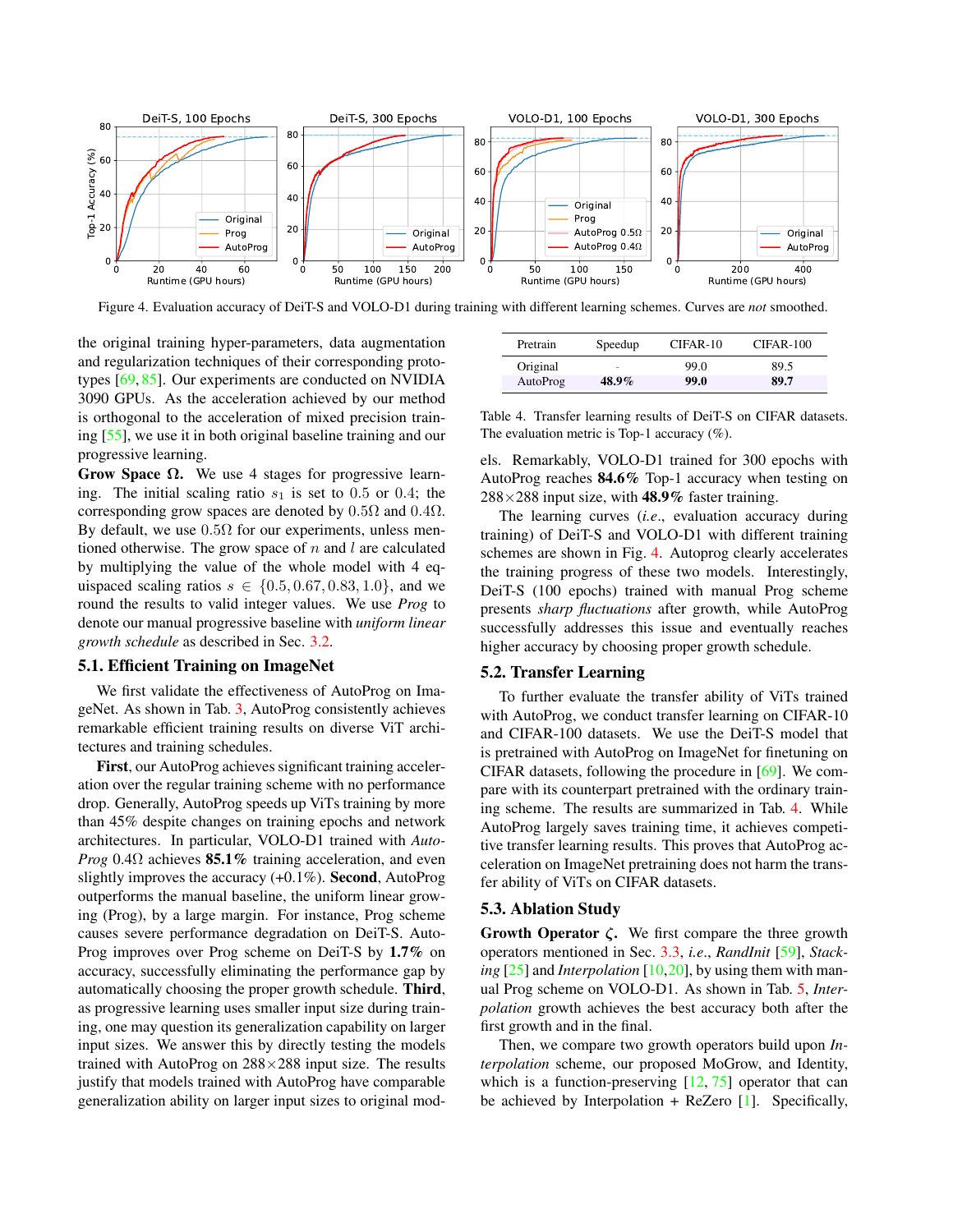| Growth Op. $\zeta$       | Top-1@Growth $(\%)$ | Top-1 $(\%)$ |
|--------------------------|---------------------|--------------|
| <b>Baseline</b>          |                     | 82.53        |
| RandInit [59]            | 60.61               | 80.02        |
| Stacking [25]            | 61.50               | 81.55        |
| Interpolation $[10, 20]$ | 61.53               | 81.78        |
| Identity $[12, 75]$      | 61.04               | 79.32        |
| MoGrow                   | 61.65               | 81.90        |

Table 5. Ablation analysis of depth growth operator  $\zeta$  with the Prog learning scheme. Top-1@Growth denotes the accuracy after training for the first epoch of the second stage.

| Method              | Top-1@Growth $(\%)$ | Top-1 $(\%)$ |
|---------------------|---------------------|--------------|
| AutoProg w/o MoGrow | 59.41               | 82.6         |
| AutoProg w/ MoGrow  | 62.14               | 82.8         |

Table 6. Ablation analysis of *MoGrow* in our AutoProg learning scheme on VOLO-D1. Top-1@Growth denotes the accuracy of the supernet after training for the first epoch of the second stage.

ReZero uses a zero-initialized, learnable scalar to scale the residual modules in networks. Using this technique on newly added layers can assure the original network function is preserved. The results are shown in Tab. 5. Contrary to expectations, we observe that Identity growth largely *reduces* the Top-1 accuracy of VOLO-D1 (-3.21%), probably because the network convergence is slowed down by the small scalar; besides, the global minimum of the original function could be a local minimum in the new network, which hinders the optimization. On this inferior growth schedule, our MoGrow still improves over Interpolation by 0.15%, effectively reducing its performance gap.

Previous comparisons are based on the Prog scheme. Moreover, we also analyze the effect of MoGrow on AutoProg. The results are shown in Tab. 6. We observe that MoGrow largely improves the performance of the supernet by 2.73%. It also increases the final training accuracy by 0.2%, proving the effectiveness of MoGrow in AutoProg.

Weight Recycling. We further study the effect of weight recycling by training VOLO-D1 using AutoProg. As shown in Tab. 7, by recycling the weights of the supernet, Auto-Prog can achieve 12.3% more speedup. Also, benefiting from the synergy effect in weight-nesting [84], weight recycling scheme does not cause accuracy drop. These results prove the effectiveness of weight recycling.

Adaptive Regularization. Adaptive Regularization (AdaReg) for progressive learning is proposed in [66]. It adaptively change regularization intensity (including RandAug  $[14]$ , Mixup  $[87]$  and Dropout  $[61]$ ) according to network capacity of CNNs. Here, we generalize this scheme to ViTs and study its effect on ViT AutoProg training with DeiT-S and VOLO-D1. We mainly focus on three data augmentation and regularization techniques that are commonly used by ViTs, *i.e*., RandAug [14], stochastic depth [36] and random erase [89]. When using AdaReg scheme, we lin-

| Method        | Speedup | Top-1 Acc. $(\%)$ |
|---------------|---------|-------------------|
| w/o recycling | 53.3%   | 82.8              |
| w/ recycling  | 65.6%   | 82.8              |

Table 7. Ablation analysis of *weight recycling* in our AutoProg learning scheme on VOLO-D1.

| Method                               |   |                       | AdaReg   Speedup   Top-1 Acc. $(\%)$ |
|--------------------------------------|---|-----------------------|--------------------------------------|
| DeiT-S AutoProg<br>DeiT-S AutoProg   |   | $+40.7\%$             | 74.4<br>$0.1*$                       |
| VOLO-D1 AutoProg<br>VOLO-D1 AutoProg | х | $+50.9%$<br>$+85.1\%$ | 81.5<br>82.7                         |

Table 8. Ablation analysis of the adaptive regularization on ViTs with the AutoProg learning scheme. (\*: training can not converge)

early increase the magnitude of RandAug from  $0.5 \times$  to  $1 \times$ of its original value, and also linearly increase the probabilities of stochastic depth and random erase from 0 to their original values. The results of AutoProg with and without AdaReg are shown in Tab. 8. Notably, DeiT-S can not converge when training with AdaReg, probably because DeiT models are heavily dependent on strong augmentations. *On the contrary*, AdaReg on VOLO-D1 is *indispensable*. Not using AdaReg causes 1.2% accuracy drop on VOLO-D1. This result is consistent with previous discoveries on CNNs [66]. By default, we use AdaReg on VOLO models and not use it on DeiT models.

### 6. Conclusion and Discussion

In this paper, we take a practical step towards sustainable deep learning by generalizing and automating progressive learning for ViTs. We have developed a strong manual baseline for progressive learning of ViTs with MoGrow growth operator and proposed an automated progressive learning (AutoProg) scheme for automated growth schedule search. Our AutoProg has achieved consistent training speedup on different ViT models with lossless performance on ImageNet and transfer learning. Ablation studies have proved the effectiveness of each component of AutoProg.

Social Impact and Limitations. When network training becomes more efficient, it is also more available and less subject to regularization and study, which may result in a proliferation of models with harmful biases or intended uses. In this work, we achieve inspiring results with automated progressive learning on ViTs. However, large scale training of CNNs and language models can not directly benefit from it. We encourage future works to develop automated progressive learning for efficient training in broader applications.

#### Acknowledgement

This work was supported in part by Australian Research Council (ARC) Discovery Early Career Researcher Award (DECRA) under DE190100626 and National Key R&D Program of China under Grant No. 2020AAA0109700.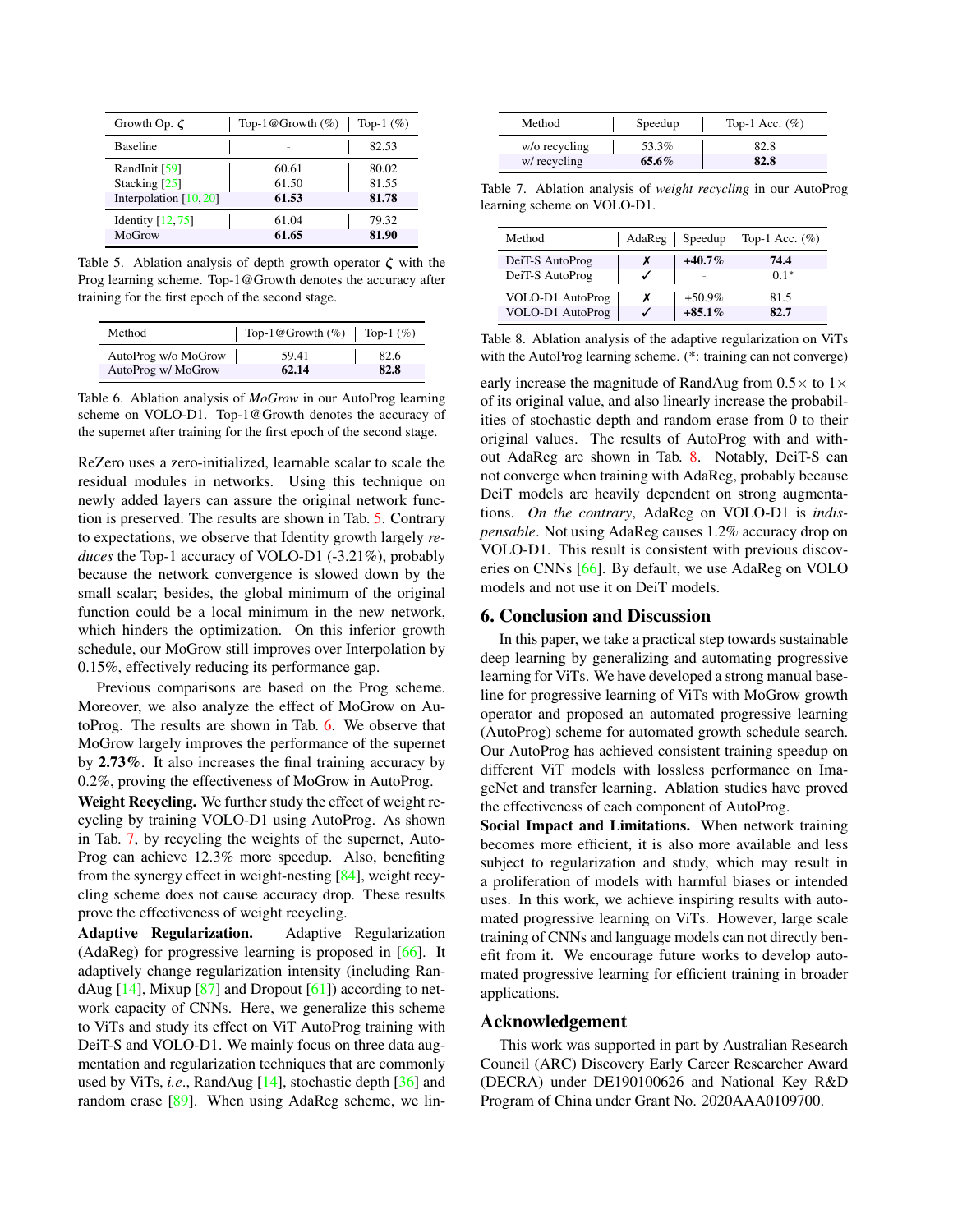### References

- [1] Thomas C. Bachlechner, Bodhisattwa Prasad Majumder, Huanru Henry Mao, G. Cottrell, and Julian McAuley. Rezero is all you need: Fast convergence at large depth. *arXiv preprint arXiv:2003.04887*, 2020. 7
- [2] Bowen Baker, Otkrist Gupta, Nikhil Naik, and Ramesh Raskar. Designing neural network architectures using reinforcement learning. In *ICLR*, 2017. 2
- [3] Yoshua Bengio, Pascal Lamblin, Dan Popovici, and H. Larochelle. Greedy layer-wise training of deep networks. In *NeurIPS*, 2006. 2
- [4] James Bergstra, Rémi Bardenet, Yoshua Bengio, and Balázs Kégl. Algorithms for hyper-parameter optimization. In *NeurIPS*, 2011. 2
- [5] James Bergstra and Yoshua Bengio. Random search for hyper-parameter optimization. *JMLR*, 13, 2012. 2
- [6] Andrew Brock, Theodore Lim, James M. Ritchie, and Nick Weston. SMASH: one-shot model architecture search through hypernetworks. In *ICLR*, 2018. 2
- [7] Han Cai, Chuang Gan, Ji Lin, and Song Han. Network augmentation for tiny deep learning. *arXiv preprint arXiv:2110.08890*, 2021. 6
- [8] Han Cai, Chuang Gan, Tianzhe Wang, Zhekai Zhang, and Song Han. Once-for-all: Train one network and specialize it for efficient deployment. In *ICLR*, 2020. 3
- [9] Han Cai, Ligeng Zhu, and Song Han. Proxylessnas: Direct neural architecture search on target task and hardware. In *ICLR*, 2019. 2, 5
- [10] Bo Chang, Lili Meng, Eldad Haber, Frederick Tung, and David Begert. Multi-level residual networks from dynamical systems view. In *ICLR*, 2018. 4, 7, 8
- [11] Minghao Chen, Houwen Peng, Jianlong Fu, and Haibin Ling. Autoformer: Searching transformers for visual recognition. In *ICCV*, 2021. 3, 6
- [12] Tianqi Chen, Ian Goodfellow, and Jonathon Shlens. Net2net: Accelerating learning via knowledge transfer. In *ICLR*, 2016. 2, 4, 7, 8
- [13] Ekin Dogus Cubuk, Barret Zoph, Dandelion Mané, Vijay Vasudevan, and Quoc V. Le. Autoaugment: Learning augmentation strategies from data. In *CVPR*, 2019. 2
- [14] Ekin Dogus Cubuk, Barret Zoph, Jonathon Shlens, and Quoc V. Le. Randaugment: Practical automated data augmentation with a reduced search space. In *CVPRW*, 2020. 2, 8
- [15] Zihang Dai, Hanxiao Liu, Quoc V Le, and Mingxing Tan. Coatnet: Marrying convolution and attention for all data sizes. In *NeurIPS*, 2021. 1
- [16] Kalyanmoy Deb. Multi-objective optimization. In *Search methodologies*. Springer, 2014. 4, 5
- [17] Jia Deng, Wei Dong, Richard Socher, Li-Jia Li, Kai Li, and Li Fei-Fei. Imagenet: A large-scale hierarchical image database. In *CVPR*, 2009. 6
- [18] Jacob Devlin, Ming-Wei Chang, Kenton Lee, and Kristina Toutanova. Bert: Pre-training of deep bidirectional transformers for language understanding. In *NAACL*, 2019. 1
- [19] Piotr Dollár, Mannat Singh, and Ross B. Girshick. Fast and accurate model scaling. In *CVPR*, 2021. 3
- [20] Chengyu Dong, Liyuan Liu, Zichao Li, and Jingbo Shang. Towards adaptive residual network training: A neural-ode perspective. In *ICML*, 2020. 3, 4, 7, 8
- [21] Alexey Dosovitskiy, Lucas Beyer, Alexander Kolesnikov, Dirk Weissenborn, Xiaohua Zhai, Thomas Unterthiner, Mostafa Dehghani, Matthias Minderer, Georg Heigold, Sylvain Gelly, Jakob Uszkoreit, and Neil Houlsby. An image is worth 16x16 words: Transformers for image recognition at scale. In *ICLR*, 2021. 1
- [22] Utku Evci, Trevor Gale, Jacob Menick, Pablo Samuel Castro, and Erich Elsen. Rigging the lottery: Making all tickets winners. In *ICML*, 2020. 5
- [23] Scott E. Fahlman and Christian Lebiere. The cascadecorrelation learning architecture. In *NeurIPS*, 1989. 2
- [24] Jonathan Frankle and Michael Carbin. The lottery ticket hypothesis: Finding sparse, trainable neural networks. In *ICLR*, 2019. 2
- [25] Linyuan Gong, Di He, Zhuohan Li, Tao Qin, Liwei Wang, and Tie-Yan Liu. Efficient training of bert by progressively stacking. In *ICML*, 2019. 2, 3, 4, 7, 8
- [26] Jean-Bastien Grill, Florian Strub, Florent Altché, Corentin Tallec, Pierre H. Richemond, Elena Buchatskaya, Carl Doersch, Bernardo Avila Pires, Zhaohan Daniel Guo, Mohammad Gheshlaghi Azar, Bilal Piot, Koray Kavukcuoglu, Remi ´ Munos, and Michal Valko. Bootstrap your own latent: A new approach to self-supervised learning. In *NeurIPS*, 2020. 4
- [27] Xiaotao Gu, Liyuan Liu, Hongkun Yu, Jing Li, Chen Chen, and Jiawei Han. On the transformer growth for progressive bert training. In *NAACL*, 2021. 2, 3
- [28] Daniel Guo, Bernardo Avila Pires, Bilal Piot, Jean-bastien Grill, Florent Altché, Rémi Munos, and Mohammad Gheshlaghi Azar. Bootstrap latent-predictive representations for multitask reinforcement learning. In *ICML*, 2020. 4
- [29] Zichao Guo, Xiangyu Zhang, Haoyuan Mu, Wen Heng, Zechun Liu, Yichen Wei, and Jian Sun. Single path one-shot neural architecture search with uniform sampling. In *ECCV*, 2020. 2
- [30] Kaiming He, Haoqi Fan, Yuxin Wu, Saining Xie, and Ross B. Girshick. Momentum contrast for unsupervised visual representation learning. In *CVPR*, 2020. 4
- [31] Kaiming He, Xiangyu Zhang, Shaoqing Ren, and Jian Sun. Deep residual learning for image recognition. In *CVPR*, 2016. 1
- [32] Geoffrey E. Hinton, Simon Osindero, and Yee Whye Teh. A fast learning algorithm for deep belief nets. *Neural Computation*, 18, 2006. 2
- [33] Lu Hou, Lifeng Shang, Xin Jiang, and Qun Liu. Dynabert: Dynamic bert with adaptive width and depth. In *NeurIPS*, 2020. 3
- [34] Hanzhang Hu, Debadeepta Dey, Martial Hebert, and J Andrew Bagnell. Learning anytime predictions in neural networks via adaptive loss balancing. In *AAAI*, 2019. 3
- [35] Gao Huang, Danlu Chen, Tianhong Li, Felix Wu, Laurens van der Maaten, and Kilian Q. Weinberger. Multi-scale dense networks for resource efficient image classification. In *ICLR*, 2018. 3, 6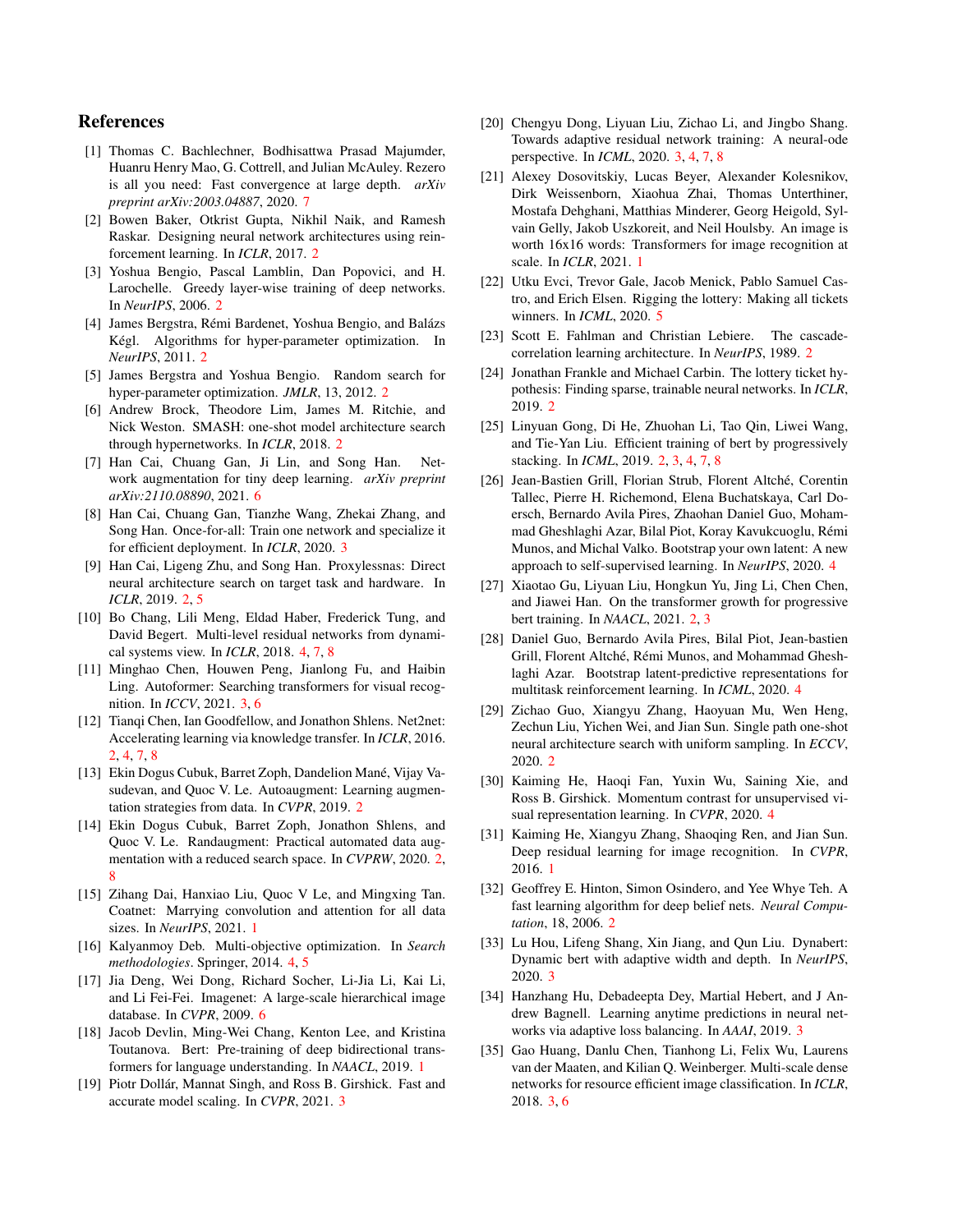- [36] Gao Huang, Yu Sun, Zhuang Liu, Daniel Sedra, and Kilian Q. Weinberger. Deep networks with stochastic depth. In *ECCV*, 2016. 6, 8
- [37] Tero Karras, Timo Aila, Samuli Laine, and Jaakko Lehtinen. Progressive growing of gans for improved quality, stability, and variation. In *ICLR*, 2018. 2
- [38] Hyunjik Kim, George Papamakarios, and Andriy Mnih. The lipschitz constant of self-attention. In *ICML*, 2021. 3
- [39] A. Krizhevsky and G. Hinton. Learning multiple layers of features from tiny images. *Master's thesis, Department of Computer Science, University of Toronto*, 2009. 6
- [40] Samuli Laine and Timo Aila. Temporal ensembling for semisupervised learning. *arXiv preprint arXiv:1610.02242*, 2016. 4
- [41] Gustav Larsson, Michael Maire, and Gregory Shakhnarovich. Fractalnet: Ultra-deep neural networks without residuals. In *ICLR*, 2017. 3
- [42] Hankook Lee and Jinwoo Shin. Anytime neural prediction via slicing networks vertically. *arXiv preprint arXiv:1807.02609*, 2018. 3
- [43] Régis Lengellé and Thierry Denoeux. Training mlps layer by layer using an objective function for internal representations. *Neural Networks*, 9, 1996. 2
- [44] Bei Li, Ziyang Wang, Hui Liu, Yufan Jiang, Quan Du, Tong Xiao, Huizhen Wang, and Jingbo Zhu. Shallow-to-deep training for neural machine translation. In *EMNLP*, 2020. 2
- [45] Changlin Li, Jiefeng Peng, Liuchun Yuan, Guangrun Wang, Xiaodan Liang, Liang Lin, and Xiaojun Chang. Blockwisely supervised neural architecture search with knowledge distillation. In *CVPR*, 2020. 2
- [46] Changlin Li, Tao Tang, Guangrun Wang, Jiefeng Peng, Bing Wang, Xiaodan Liang, and Xiaojun Chang. Bossnas: Exploring hybrid cnn-transformers with block-wisely selfsupervised neural architecture search. In *ICCV*, 2021. 6
- [47] Changlin Li, Guangrun Wang, Bing Wang, Xiaodan Liang, Zhihui Li, and Xiaojun Chang. Ds-net++: Dynamic weight slicing for efficient inference in cnns and transformers. *arXiv preprint arXiv:2109.10060*, 2021. 3
- [48] Changlin Li, Guangrun Wang, Bing Wang, Xiaodan Liang, Zhihui Li, and Xiaojun Chang. Dynamic slimmable network. In *CVPR*, 2021. 3
- [49] Hao Li, Chenxin Tao, Xizhou Zhu, Xiaogang Wang, Gao Huang, and Jifeng Dai. Auto seg-loss: Searching metric surrogates for semantic segmentation. In *ICLR*, 2021. 2
- [50] Hao Li, Hong Zhang, Xiaojuan Qi, Ruigang Yang, and Gao Huang. Improved techniques for training adaptive deep networks. In *ICCV*, 2019. 3
- [51] Yonggang Li, Guosheng Hu, Yongtao Wang, Timothy M. Hospedales, Neil Martin Robertson, and Yongxing Yang. Dada: Differentiable automatic data augmentation. In *ECCV*, 2020. 2, 5
- [52] Chenxi Liu, Barret Zoph, Maxim Neumann, Jonathon Shlens, Wei Hua, Li-Jia Li, Li Fei-Fei, Alan Yuille, Jonathan Huang, and Kevin Murphy. Progressive neural architecture search. In *ECCV*, 2018. 2
- [53] Hanxiao Liu, Karen Simonyan, and Yiming Yang. DARTS: differentiable architecture search. In *ICLR*, 2019. 2, 5
- [54] Ze Liu, Yutong Lin, Yue Cao, Han Hu, Yixuan Wei, Zheng Zhang, Stephen Lin, and Baining Guo. Swin transformer: Hierarchical vision transformer using shifted windows. In *ICCV*, 2021. 1
- [55] Paulius Micikevicius, Sharan Narang, Jonah Alben, Gregory Diamos, Erich Elsen, David Garcia, Boris Ginsburg, Michael Houston, Oleksii Kuchaiev, Ganesh Venkatesh, et al. Mixed precision training. In *ICLR*, 2018. 7
- [56] David Patterson, Joseph Gonzalez, Quoc V. Le, Chen Liang, Lluís-Miquel Munguía, Daniel Rothchild, David R. So, Maud Texier, and Jeff Dean. Carbon emissions and large neural network training. *arXiv preprint arXiv:2104.10350*, 2021. 1
- [57] Jiefeng Peng, Jiqi Zhang, Changlin Li, Guangrun Wang, Xiaodan Liang, and Liang Lin. Pi-nas: Improving neural architecture search by reducing supernet training consistency shift. In *ICCV*, 2021. 2
- [58] Hieu Pham, Melody Guan, Barret Zoph, Quoc Le, and Jeff Dean. Efficient neural architecture search via parameters sharing. In *ICML*, 2018. 2
- [59] Karen Simonyan and Andrew Zisserman. Very deep convolutional networks for large-scale image recognition. In *ICLR*, 2014. 2, 4, 7, 8
- [60] Leslie N. Smith, Emily M. Hand, and Timothy Doster. Gradual dropin of layers to train very deep neural networks. In *CVPR*, 2016. 2
- [61] Nitish Srivastava, Geoffrey E. Hinton, Alex Krizhevsky, Ilya Sutskever, and Ruslan Salakhutdinov. Dropout: a simple way to prevent neural networks from overfitting. *J. Mach. Learn. Res.*, 15, 2014. 6, 8
- [62] Emma Strubell, Ananya Ganesh, and Andrew McCallum. Energy and policy considerations for deep learning in nlp. In *ACL*, 2019. 1
- [63] Chen Sun, Abhinav Shrivastava, Saurabh Singh, and Abhinav Gupta. Revisiting unreasonable effectiveness of data in deep learning era. In *ICCV*, 2017. 1
- [64] Mingxing Tan, Bo Chen, Ruoming Pang, Vijay Vasudevan, Mark Sandler, Andrew Howard, and Quoc V. Le. Mnasnet: Platform-aware neural architecture search for mobile. In *CVPR*, 2019. 2, 5
- [65] Mingxing Tan and Quoc V. Le. Efficientnet: Rethinking model scaling for convolutional neural networks. In *ICML*, 2019. 5
- [66] Mingxing Tan and Quoc V. Le. Efficientnetv2: Smaller models and faster training. In *ICML*, 2021. 2, 3, 8
- [67] Hidenori Tanaka, Daniel Kunin, Daniel L Yamins, and Surya Ganguli. Pruning neural networks without any data by iteratively conserving synaptic flow. In *NeurIPS*, volume 33, 2020. 5
- [68] Antti Tarvainen and Harri Valpola. Mean teachers are better role models: Weight-averaged consistency targets improve semi-supervised deep learning results. In *NeurIPS*, 2017. 4
- [69] Hugo Touvron, Matthieu Cord, Matthijs Douze, Francisco Massa, Alexandre Sablayrolles, and Hervé Jégou. Training data-efficient image transformers & distillation through attention. In *ICML*, 2021. 1, 6, 7